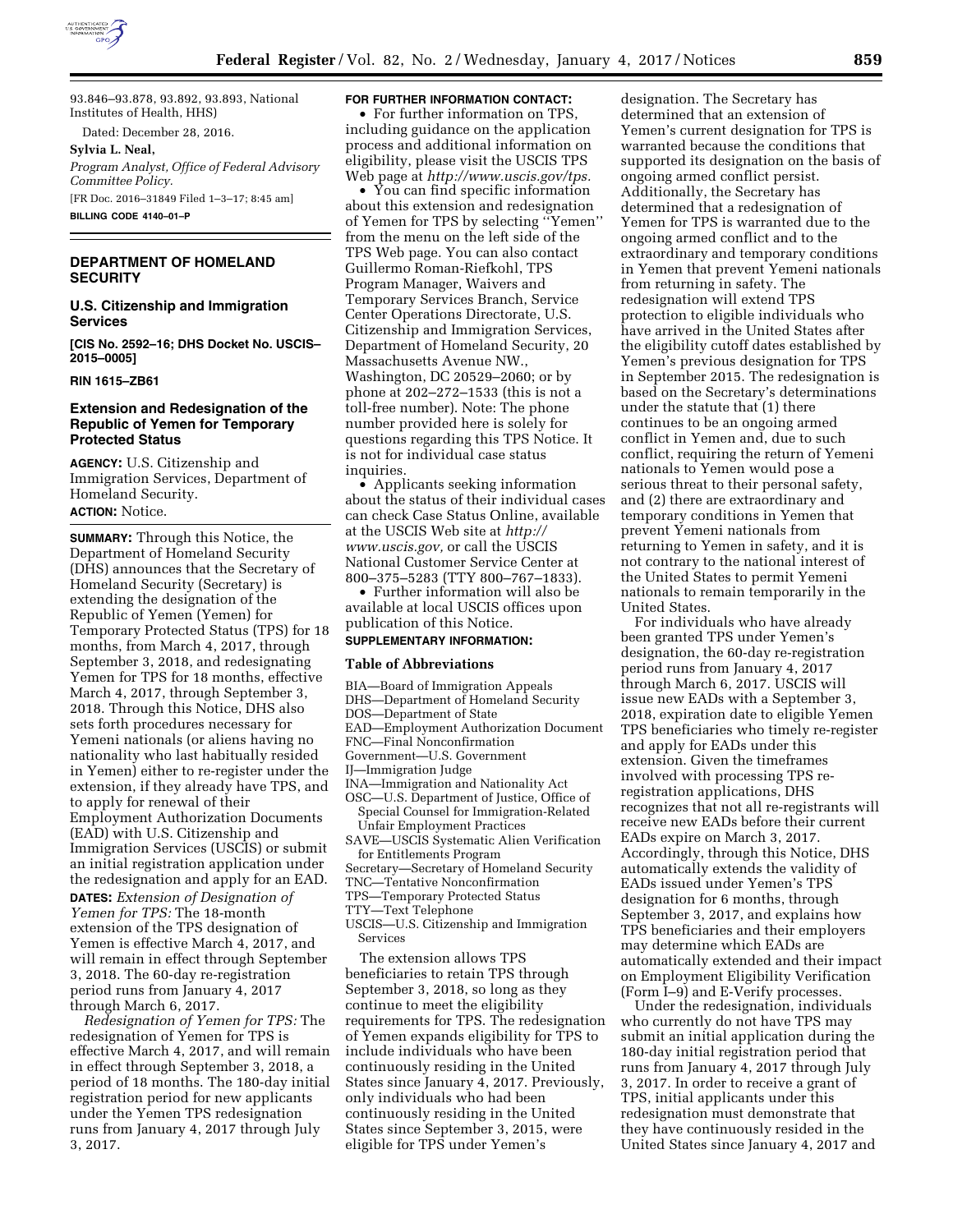been continuously physically present in the United States since March 4, 2017, in addition to meeting all other TPS eligibility criteria.

Applications for TPS that were filed pursuant to Yemen's September 2015 TPS designation and remain pending on January 4, 2017 will be treated as initial applications under this 2016 redesignation. Individuals who have a pending initial Yemen TPS application do not need to file a new Application for Temporary Protected Status (Form I– 821).

## **What is Temporary Protected Status (TPS)?**

• TPS is a temporary immigration status granted to eligible nationals of a country designated for TPS under the Immigration and Nationality Act (INA), or to eligible persons without nationality who last habitually resided in the designated country.

• During the TPS designation period, TPS beneficiaries are eligible to remain in the United States, may not be removed, and may obtain work authorization, so long as they continue to meet the requirements of TPS.

• TPS beneficiaries may also be granted travel authorization as a matter of discretion.

• The granting of TPS does not result in or lead to permanent resident status.

• When the Secretary terminates a country's TPS designation, TPS benefits end, but former TPS beneficiaries continue to hold the same immigration status they maintained before TPS, if any (unless that status has since expired or been terminated), or any other lawfully obtained immigration status they received while registered for TPS.

#### **When was Yemen designated for TPS?**

On September 3, 2015, the Secretary designated Yemen for TPS based on ongoing armed conflict in the country that posed a serious threat to the personal safety of returning nationals. *See Designation of the Republic of Yemen for Temporary Protected Status,*  80 FR 53319 (Sept. 3, 2015). This announcement marks the first extension and the first redesignation of TPS for Yemen since its initial designation in September 2015.

## **What authority does the Secretary have to extend the designation of Yemen for TPS?**

Section 244(b)(1) of the INA, 8 U.S.C. 1254a(b)(1), authorizes the Secretary, after consultation with appropriate U.S. Government (Government) agencies, to designate a foreign state (or part thereof) for TPS if the Secretary finds that

certain country conditions exist.<sup>1</sup> The Secretary may then grant TPS to eligible nationals of that foreign state (or aliens having no nationality who last habitually resided in that state). *See* INA section 244(a)(1)(A), 8 U.S.C. 1254a(a)(1)(A).

At least 60 days before the expiration of a country's TPS designation, the Secretary, after consultation with appropriate Government agencies, must review the conditions in a foreign state designated for TPS to determine whether the conditions for the TPS designation continue to be met. *See* INA section 244(b)(3)(A), 8 U.S.C. 1254a(b)(3)(A). If the Secretary determines that a foreign state continues to meet the conditions for TPS designation, the designation may be extended for an additional period of 6, 12, or 18 months. *See* INA section 244(b)(3)(C), 8 U.S.C. 1254a(b)(3)(C). If the Secretary determines that the foreign state no longer meets the conditions for TPS designation, the Secretary must terminate the designation. *See* INA section 244(b)(3)(B), 8 U.S.C. 1254a(b)(3)(B).

#### **What is the Secretary's authority to redesignate Yemen for TPS?**

In addition to extending an existing TPS designation, the Secretary, after consultation with appropriate Government agencies, may redesignate a country (or part thereof) for TPS. *See*  INA section 244(b)(1), 8 U.S.C. 1254a(b)(1); *see also* INA section  $244(c)(1)(A)(i)$ , 8 U.S.C. 1254a(c)(1)(A)(i) (requiring that ''the alien has been continuously physically present since the effective date of *the most recent designation of the state*'') (emphasis added). This is one of numerous instances in which the Secretary, and prior to the establishment of DHS, the Attorney General, has simultaneously extended a country's TPS designation and redesignated the country for TPS. *See, e.g., Extension and Redesignation of Syria for Temporary Protected Status,*  81 FR 50533 (Aug. 1, 2016); *Extension and Redesignation of South Sudan for Temporary Protected Status,* 81 FR 4051 (Jan. 25, 2016); *Extension and Redesignation of Haiti for Temporary Protected Status,* 76 FR 29000 (May 19, 2011); *Extension of Designation and Redesignation of Liberia Under* 

*Temporary Protected Status Program,* 62 FR 16608 (Apr. 7, 1997) (discussing legal authority for redesignation of a country for TPS).

When the Secretary designates or redesignates a country for TPS, he or she also has the discretion to establish the date from which TPS applicants must demonstrate that they have been ''continuously resid[ing]'' in the United States. *See* INA section 244(c)(1)(A)(ii), 8 U.S.C. 1254a(c)(1)(A)(ii). This discretion permits the Secretary to tailor the ''continuous residence'' date to offer TPS to the group of eligible individuals that the Secretary deems appropriate.

The Secretary has determined that the ''continuous residence'' date for applicants for TPS under the redesignation of Yemen shall be January 4, 2017. Initial applicants for TPS under this redesignation must also show they have been ''continuously physically present'' in the United States since March 4, 2017, which is the effective date of the Secretary's redesignation of Yemen. *See* INA section 244(c)(1)(A)(i), 8 U.S.C. 1254a(c)(1)(A)(i). For each initial TPS application filed under the redesignation, the final determination of whether the applicant has met the ''continuous physical presence'' requirement cannot be made until March 4, 2017. USCIS, however, will issue EADs, as appropriate, during the registration period in accordance with 8 CFR 244.5(b) to individuals who file their applications before March 4, 2017.

#### **Why is the Secretary extending the TPS designation for Yemen and simultaneously redesignating Yemen for TPS through September 3, 2018?**

DHS, in consultation with the Department of State, has conducted a thorough review of conditions in Yemen. Based on this review, the Secretary has determined that an 18 month extension of Yemen's designation for TPS is warranted because the conditions that supported its designation on the basis of ongoing armed conflict persist. Ongoing armed conflict within Yemen continues to pose a serious threat to the personal safety of returning nationals.

Furthermore, redesignation is warranted due to the continued deterioration of the conditions for civilians in Yemen and the resulting need to offer protection to individuals who have arrived in the United States after the eligibility cutoff dates established by Yemen's previous designation for TPS in September 2015. The redesignation is based on the dual statutory grounds of (1) ongoing armed conflict in Yemen and, due to such conflict, requiring the return of Yemen

<sup>1</sup>As of March 1, 2003, in accordance with section 1517 of title XV of the Homeland Security Act of 2002, Public Law 107–296, 116 Stat. 2135, any reference to the Attorney General in a provision of the INA describing functions transferred from the Department of Justice to DHS ''shall be deemed to refer to the Secretary'' of Homeland Security. *See*  6 U.S.C. 557 (codifying the Homeland Security Act of 2002, tit. XV, section 1517).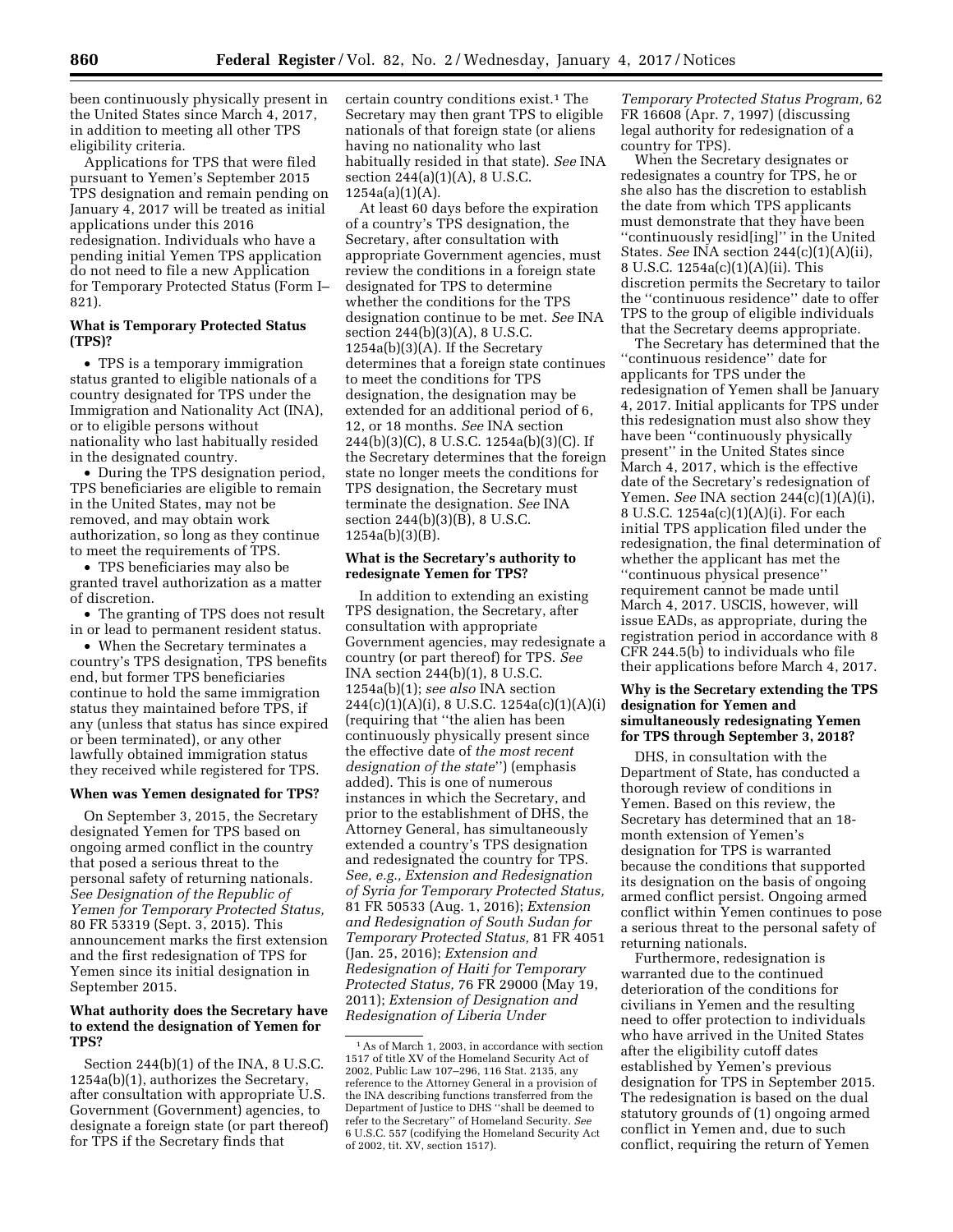nationals to Yemen would pose a serious threat to their personal safety and (2) extraordinary and temporary conditions, stemming from the conflict and exacerbated by natural disasters, also prevent Yemeni nationals from returning to Yemen in safety and it is not contrary to the national interest of the United States to permit Yemeni nationals to remain temporarily in the United States.

In July 2014, the Houthis, a group from the northern region of Yemen opposed to the government, began a violent territorial expansion across Yemen. The Houthis took over the capital, Sana'a, in September 2014, consolidating control of Yemeni government ministries, infrastructure, and security forces. The conflict between the Houthis and the government escalated in March 2015, when a coalition of more than ten countries, led by Saudi Arabia, initiated air strikes against the Houthis. Since the March 2015 escalation, thousands have been killed and tens of thousands wounded. Out of a 2015 population of approximately 26.7 million, 3 million Yemenis have been internally displaced, and more than 180,000 people have fled the country.

The ongoing conflict has deepened Yemen's difficult economic and humanitarian situation. More than 80 percent of Yemenis require some form of humanitarian assistance. The food security situation has significantly deteriorated over the last year, with over 14- million people food insecure. The conflict has also severely impacted the delivery of basic services, including health services, water, sanitation, and education. Infrastructure damage as a result of the conflict has further constrained service delivery and relief efforts, as roads, bridges, flood control systems, health facilities, airports, and schools have been damaged or destroyed in the conflict. Even if a political resolution to the conflict is reached, Yemen will be faced with tremendous reconstruction needs. Additionally, thousands of landmines have been placed during the conflict, with mine clearance likely taking years to complete.

Many hospitals and health facilities have closed due to damage, destruction, or shortages of critical supplies or staff. Those that remain open struggle to function fully. The shortage in health care is disproportionately affecting children under five, pregnant women, and people with chronic diseases. A lack of fuel to pump clean water and conflict-related destruction and damage to water networks has left people unable to meet their basic water, hygiene, and

sanitation needs, leading to an increased risk of disease outbreaks. There is now a cholera outbreak in Yemen; the number of suspected cases ballooned to 1,410 within three weeks of the outbreak being declared. Almost half of all school-aged children in Yemen are unable to attend school, largely due to the destruction of school buildings, or because the buildings are being used to shelter displaced persons or by warring parties to the conflict.

In addition to conflict-related damage, since Yemen's initial designation for TPS in September 2015, natural disasters have also contributed to infrastructure damage. Yemen was hit by two tropical cyclones, Chapala and Megh, in November 2015, inundating Yemen with 24 inches of rain in 48 hours, an amount seven times the annual average. Heavy rains again pounded Yemen on April 13–14, 2016. These storms caused loss of life; injuries; flooding; mudslides; damage to infrastructure; and shortages of food, water, medical supplies, and fuel.

Based upon this review and after consultation with appropriate Government agencies, the Secretary has determined that:

• The conditions that supported the September 3, 2015 designation of Yemen for TPS continue to be met. *See*  INA section  $244(b)(3)(A)$  and  $(C)$ , 8 U.S.C. 1254a(b)(3)(A) and (C).

• There is ongoing armed conflict in Yemen and, due to such conflict, requiring the return of Yemen nationals to Yemen would pose a serious threat to their personal safety. *See* INA section 244(b)(1)(A), 8 U.S.C. 1254a(b)(1)(A).

• There are extraordinary and temporary conditions in Yemen that prevent Yemeni nationals from returning to Yemen in safety, and it is not contrary to the national interest of the United States to permit Yemeni nationals to remain temporarily in the United States. *See* INA section 244(b)(1)(C), 8 U.S.C. 1254a(b)(1)(C).

• The existing designation of Yemen for TPS should be extended for an additional 18-month period from March 4, 2017 through September 3, 2018. *See*  INA section 244(b)(3)(C), 8 U.S.C. 1254a(b)(3)(C).

• Yemen should be redesignated for TPS for an 18-month period on the statutory bases of ongoing armed conflict and extraordinary and temporary conditions, effective March 4, 2017 through September 3, 2018. *See*  INA section  $244(b)(1)(A)$  and  $(C)$ , and (b)(2); 8 U.S.C. 1254a(b)(1)(A) and (C), and (b)(2).

• TPS applicants must demonstrate that they have continuously resided in the United States since January 4, 2017 and been continuously physically present in the United States since March 4, 2017.

• There are approximately 1,000 current Yemen TPS beneficiaries who may apply for re-registration and be eligible to retain their TPS under the extension.

• It is estimated that an additional 150–450 individuals may become newly eligible for TPS under the redesignation.

## **Notice of Extension of the TPS Designation of Yemen and Redesignation of Yemen for TPS**

By the authority vested in me as Secretary under INA section 244, 8 U.S.C. 1254a, I have determined, after consultation with the appropriate Government agencies, that the conditions that supported Yemen's designation for TPS in September 2015 based on the ongoing armed conflict in Yemen continue to be met. *See* INA section 244(b)(3)(A), 8 U.S.C. 1254a(b)(3)(A). I also have determined that there are extraordinary and temporary conditions in Yemen that prevent Yemeni nationals from returning to Yemen in safety, and that it is not contrary to the national interest of the United States to permit Yemeni nationals to remain temporarily in the United States. *See* INA section 244(b)(1)(C), 8 U.S.C. 1254a(b)(1)(C). On the basis of these determinations, I am simultaneously extending the existing TPS designation of Yemen for 18 months from March 4, 2017, through September 3, 2018, and redesignating Yemen for TPS for the same 18-month period. *See* INA section 244(b)(1)(A) and (C), and (b)(2); 8 U.S.C.  $1254a(b)(1)(A)$  and  $(C)$ , and  $(b)(2)$ . I have also determined that to be eligible for TPS under the redesignation, individuals must demonstrate that they have continuously resided in the United States since January 4, 2017. *See* INA section 244(c)(1)(A)(ii), 8 U.S.C. 1254a(c)(1)(A)(ii).

## **Jeh Charles Johnson,**

*Secretary.* 

#### **I am currently a Yemen TPS beneficiary. What should I do?**

If you are a current TPS beneficiary whose TPS application was approved prior to January 4, 2017, then you need to file a re-registration application under the extension if you wish to maintain TPS benefits through September 3, 2018. You must use the Application for Temporary Protected Status (Form I– 821) to re-register for TPS. The 60-day open reregistration period will run from January 4, 2017 through March 6, 2017.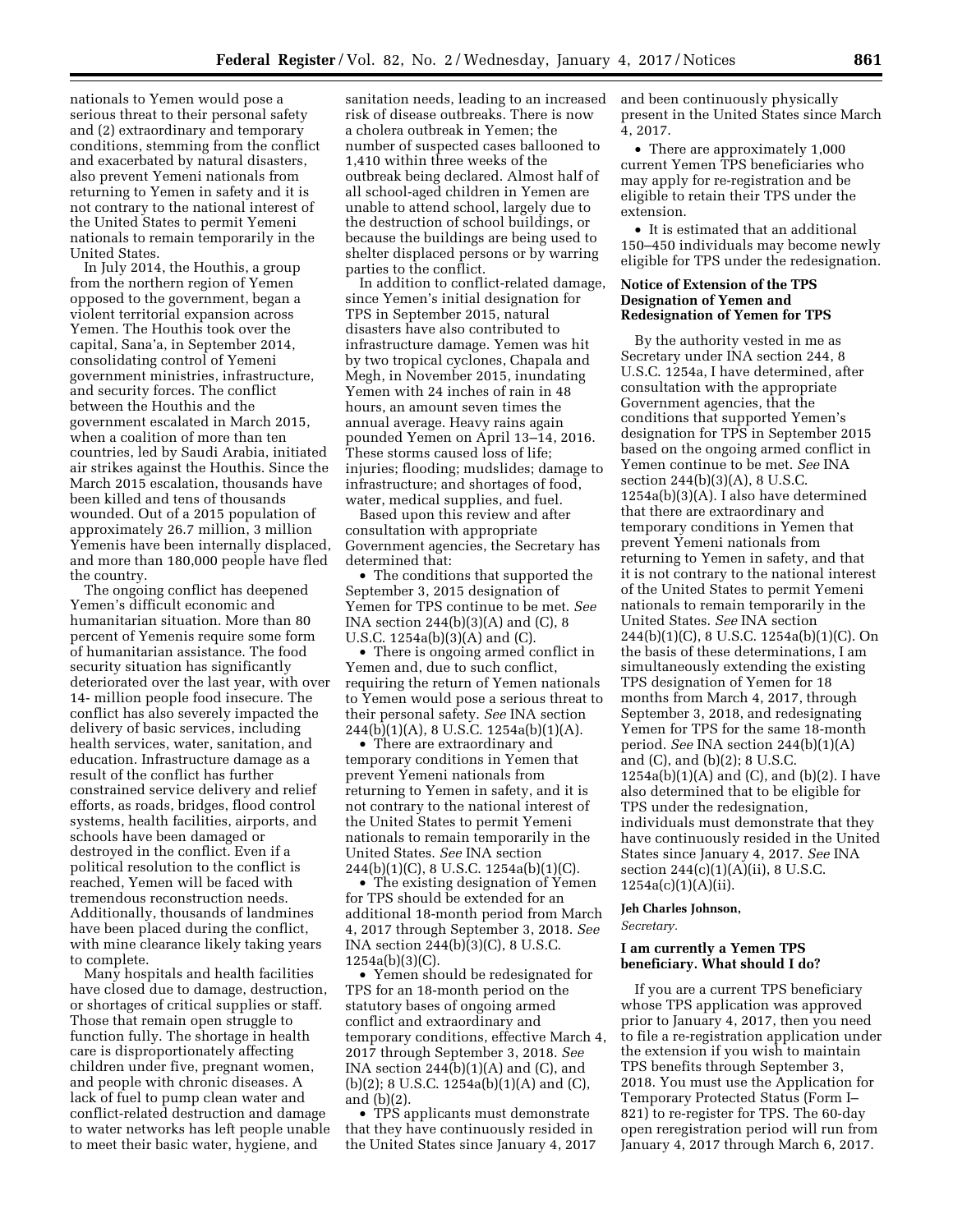**I have a pending initial TPS application filed during the Yemen TPS registration period that ran from September 3, 2015, through March 1, 2016. What should I do?** 

If your TPS application is still pending on January 4, 2017, then you do

*not* need to file a new Application for Temporary Protected Status (Form I– 821). Pending TPS applications will be treated as initial applications under this redesignation. Therefore, if your TPS application is approved, you will be granted TPS through September 3, 2018. If you have a pending TPS application *and* you wish to have an EAD valid through September 3, 2018, please refer to Table 1 to determine whether you should file a new Application for Employment Authorization (Form I– 765).

| If $\ldots$                                                                                     | And $\ldots$                                                   | Then $\ldots$                                                                                                                                                                                                                             |
|-------------------------------------------------------------------------------------------------|----------------------------------------------------------------|-------------------------------------------------------------------------------------------------------------------------------------------------------------------------------------------------------------------------------------------|
| You requested an EAD during the<br>previous initial registration period<br>for Yemen TPS.       | You received an EAD with Cat-<br>egory C19 or A12.             | You must file a new Application for Employment Authorization (Form<br>I-765) with the fee (or fee waiver request) if you wish to have a<br>new EAD valid through Sept. 3, 2018.                                                           |
|                                                                                                 | You did not receive an EAD with<br>Category C19 or A12.        | You do not need to file a new Application for Employment Authoriza-<br>tion (Form I-765). If your TPS application is approved, your Appli-<br>cation for Employment Authorization (Form I-765) will be approved<br>through Sept. 3, 2018. |
| You did not request an EAD during<br>the previous initial registration<br>period for Yemen TPS. | You wish to have an EAD valid<br>through Sept. 3, 2018.        | You must file a new Application for Employment Authorization (Form<br>I-765) with the fee (or fee waiver request).                                                                                                                        |
|                                                                                                 | You do not wish to have an EAD<br>valid through Sept. 3, 2018. | You do not need to file a new Application for Employment Authoriza-<br>tion (Form $I$ -765).                                                                                                                                              |

## **I am not a current TPS beneficiary, and I do not have a TPS application pending. What are the procedures for initial registration for TPS under the Yemen redesignation?**

If you are not a current Yemen TPS beneficiary, nor do you have a pending TPS application with USCIS, you may submit your TPS application during the 180-day initial registration period that will run from January 4, 2017 through July 3, 2017.

## **Required Application Forms and Fees To Register or Re-Register for TPS**

To register or re-register for TPS, an applicant must submit the following two applications:

1. Application for Temporary Protected Status (Form I–821).

• If you are filing an initial application, you must pay the fee for the Application for Temporary Protected Status (Form I–821). *See* 8 CFR  $244.2(f)(2)$  and  $244.6$  and information on initial filing on the USCIS TPS Web page at *[http://www.uscis.gov/tps.](http://www.uscis.gov/tps)* 

• If you are filing an application for re-registration, you do not need to pay the fee for the Application for Temporary Protected Status (Form I– 821). *See* 8 CFR 244.17.

2. Application for Employment Authorization (Form I–765).

• If you are applying for initial registration and want an EAD, you must pay the fee for the Application for Employment Authorization (Form I– 765) only if you are age 14 through 65. No fee for the Application for Employment Authorization (Form I– 765) is required if you are under the age

of 14 or are over 65 and applying for initial registration.

• If you are applying for reregistration and want an EAD, you must pay the fee for the Application for Employment Authorization (Form I– 765), regardless of your age.

• If you are not requesting an EAD, regardless of whether you are applying for initial registration or re-registration, you do not pay the fee for the Application for Employment Authorization (Form I–765).

You must submit both completed application forms together. If you are unable to pay for the application and/ or biometric services fee, you may apply for a fee waiver by completing a Request for Fee Waiver (Form I–912) or submitting a personal letter requesting a fee waiver, and by providing satisfactory supporting documentation. For more information on the application forms and fees for TPS, please visit the USCIS TPS Web page at *[http://www.uscis.gov/](http://www.uscis.gov/tps) [tps.](http://www.uscis.gov/tps)* Fees for the Application for Temporary Protected Status (Form I– 821), the Application for Employment Authorization (Form I–765), and biometric services are also described in 8 CFR 103.7(b)(1)(i).

#### **Biometric Services Fee**

Biometrics (such as fingerprints) are required for all applicants 14 years of age or older. Those applicants must submit a biometric services fee. If you are unable to pay for the biometric services fee, you may apply for a fee waiver by completing a Request for Fee Waiver (Form I–912) or by submitting a personal letter requesting a fee waiver, and providing satisfactory supporting

documentation. For more information on the biometric services fee, please visit the USCIS Web site at *[http://](http://www.uscis.gov) [www.uscis.gov.](http://www.uscis.gov)* If necessary, you may be required to visit an Application Support Center to have your biometrics captured.

# **Refiling an** *Initial* **TPS Application After Receiving a Denial of a Fee Waiver Request**

If you request a fee waiver when filing your initial TPS application package and your request is denied, you may refile your application packet before the initial filing deadline of July 3, 2017. If you submit your application with a fee waiver request before that deadline, but you receive a fee waiver denial and there are fewer than 45 days before the filing deadline (or the deadline has passed), you may still re-file your application within the 45-day period after the date on the USCIS fee waiver denial notice. Your application will not be rejected even if the filing deadline has passed, provided it is mailed within those 45 days and all other required information for the application is included. Note: If you wish, you may also wait to request an EAD and pay the Application for Employment Authorization (Form I–765) fee after USCIS grants you TPS, if you are found eligible. If you choose to do this, you would file the Application for Temporary Protected Status (Form I– 821) with the fee and the Application for Employment Authorization (Form I– 765) without the fee and without requesting an EAD.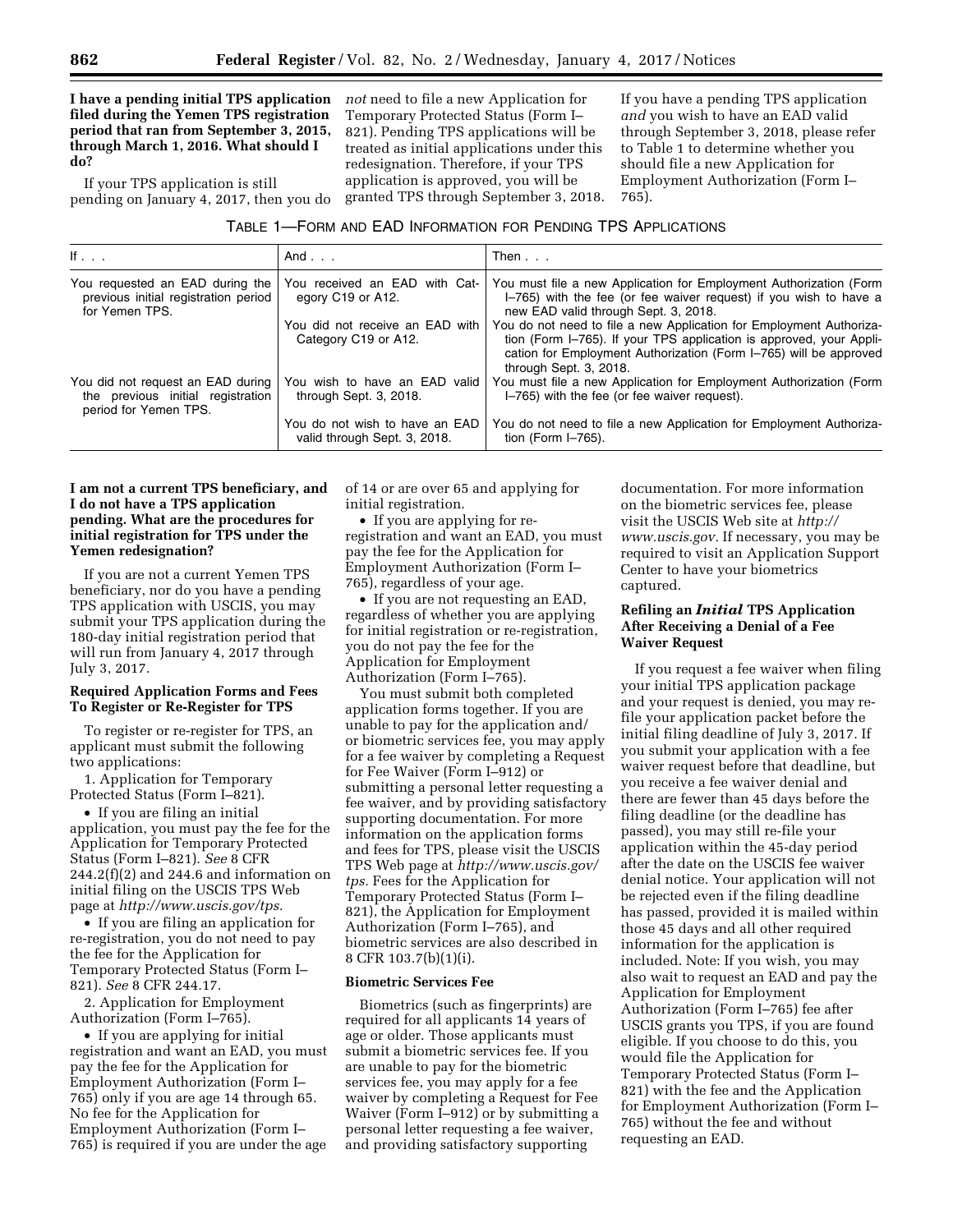#### **Re-Filing a TPS** *Re-Registration*  **Application After Receiving a Denial of a Fee Waiver Request**

USCIS urges all re-registering applicants to file as soon as possible within the 60-day re-registration period so that USCIS can process the applications and issue EADs promptly. Filing early will also allow those applicants who may receive denials of their fee waiver requests to have time to re-file their applications *before* the reregistration deadline. If, however, an applicant receives a denial of his or her fee waiver request and is unable to refile by the re-registration deadline, the applicant may still re-file his or her application. This situation will be reviewed to determine whether the applicant has established good cause for late re-registration. However, applicants are urged to re-file within 45 days of the date on their USCIS fee waiver denial notice, if at all possible. *See* INA section 244(c)(3)(C); 8 U.S.C. 1254a(c)(3)(C); 8 CFR 244.17(c). For more information on good cause for late re-registration, visit the USCIS TPS Web page at *[http://](http://www.uscis.gov/tps) [www.uscis.gov/tps.](http://www.uscis.gov/tps)* Note: Although a reregistering TPS beneficiary age 14 and older must pay the biometric services fee (but not the initial TPS application fee) when filing a TPS re-registration application, the applicant may decide to wait to request an EAD, and therefore not pay the Application for Employment Authorization (Form I–765) fee, until after USCIS has approved the individual's TPS re-registration, if he or she is eligible.

#### **Mailing Information**

Mail your application for TPS to the proper address in Table 2.

| If $\sim$                                                        | Mail to $\ldots$                                                                               |
|------------------------------------------------------------------|------------------------------------------------------------------------------------------------|
| You are applying<br>through the U.S.<br>Postal Service.          | <b>USCIS, Attn: TPS</b><br>Yemen, P.O. Box<br>7555, Chicago, IL<br>60680-6943.                 |
| You are using a non-<br>U.S. Postal Service<br>delivery service. | <b>USCIS. Attn: TPS</b><br>Yemen. 131 S.<br>Dearborn, 3rd<br>Floor, Chicago, IL<br>60603-5517. |

TABLE 2—MAILING ADDRESSES

If you were granted TPS by an Immigration Judge (IJ) or the Board of Immigration Appeals (BIA), and you wish to request an EAD, or are reregistering for the first time following a grant of TPS by an IJ or the BIA, please mail your application to the appropriate address in Table 2. When submitting a re-registration application and/or requesting an EAD based on an IJ/BIA

grant of TPS, please include a copy of the IJ or BIA order granting you TPS with your application. This will aid in the verification of your grant of TPS and processing of your application, as USCIS may not have received records of your grant of TPS by either the IJ or the BIA.

#### **E-Filing**

You cannot electronically file your application when re-registering or submitting an initial registration for Yemen TPS. Please mail your application to the mailing address listed in Table 2.

## **Supporting Documents**

The filing instructions on the Application for Temporary Protected Status (Form I–821) list all the documents needed to establish basic eligibility for TPS. You may also find information on the acceptable documentation and other requirements for applying or registering for TPS on the USCIS Web site at *[www.uscis.gov/](http://www.uscis.gov/tps)  [tps](http://www.uscis.gov/tps)* under ''Yemen.''

### *Do I need to submit additional supporting documentation?*

If one or more of the questions listed in Part 4, Question 2 of the Application for Temporary Protected Status (Form I– 821) applies to you, then you must submit an explanation on a separate sheet(s) of paper and/or additional documentation.

#### **Employment Authorization Document (EAD)**

#### *How can I obtain information on the status of my EAD request?*

To get case status information about your TPS application, including the status of a request for an EAD, you can check Case Status Online at *[http://](http://www.uscis.gov) [www.uscis.gov,](http://www.uscis.gov)* or call the USCIS National Customer Service Center at 800–375–5283 (TTY 800–767–1833). If your Application for Employment Authorization (Form I–765) has been pending for more than 90 days and you still need assistance, you may request an EAD inquiry appointment with USCIS by using the InfoPass system at *[https://](https://infopass.uscis.gov) [infopass.uscis.gov.](https://infopass.uscis.gov)* However, we strongly encourage you first to check Case Status Online or call the USCIS National Customer Service Center for assistance before making an InfoPass appointment.

### *Am I eligible to receive an automatic 6 month extension of my current EAD through September 3, 2017?*

Provided that you currently have a Yemen TPS-based EAD, this Notice

automatically extends your EAD by 6 months if you:

• Are a national of Yemen (or an alien having no nationality who last habitually resided in Yemen);

• Received an EAD under the designation of Yemen for TPS; and

• Have an EAD with a marked expiration date of March 3, 2017, bearing the notation ''A–12'' or ''C–19'' on the face of the card under ''Category.''

Although this Notice automatically extends your EAD through September 3, 2017, you must re-register timely for TPS in accordance with the procedures described in this Notice if you would like to maintain your TPS.

*When hired, what documentation may I show to my employer as proof of employment authorization and identity when completing Employment Eligibility Verification (Form I–9)?* 

You can find a list of acceptable document choices on the ''Lists of Acceptable Documents'' for Employment Eligibility Verification (Form I–9). You can find additional detailed information on the USCIS I–9 Central Web page at *[http://](http://www.uscis.gov/I-9Central) [www.uscis.gov/I-9Central.](http://www.uscis.gov/I-9Central)* Employers are required to verify the identity and employment authorization of all new employees by using Employment Eligibility Verification (Form I–9). Within 3 days of hire, an employee must present proof of identity and employment authorization to his or her employer.

You may present any document from List A (reflecting both your identity and employment authorization), or one document from List B (reflecting identity) together with one document from List C (reflecting employment authorization), or you may present an acceptable receipt for List A, List B, or List C documents as described in the Employment Eligibility Verification (Form I–9) Instructions. An EAD is an acceptable document under ''List A.'' Employers may not reject a document based on a future expiration date.

If your EAD has an expiration date of March 3, 2017, and states ''A–12'' or ''C–19'' under ''Category,'' it has been extended automatically for 6 months by virtue of this **Federal Register** Notice, and you may choose to present your EAD to your employer as proof of identity and employment authorization for Form I–9 through September 3, 2017 (see the subsection titled ''*How do my employer and I complete the Employment Eligibility Verification (Form I–9) using an automatically extended EAD for a new job?*'' for further information). To minimize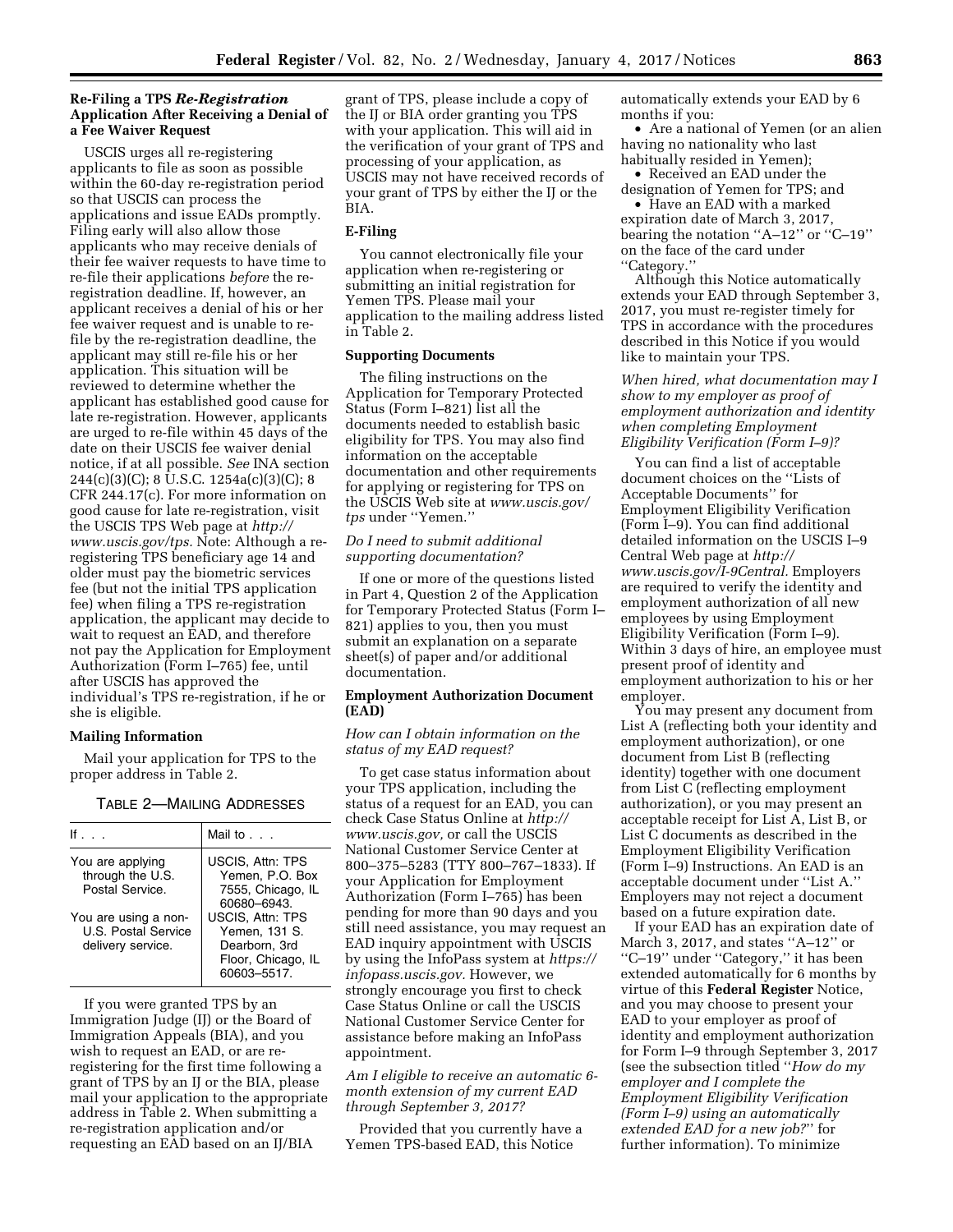confusion over this extension at the time of hire, you should explain to your employer that USCIS has automatically extended your EAD through September 3, 2017. You may also show your employer a copy of this **Federal Register**  Notice confirming the automatic extension of employment authorization through September 3, 2017. As an alternative to presenting your automatically extended EAD, you may choose to present any other acceptable document from List A, a combination of one selection from List B and one selection from List C, or a valid receipt.

*What documentation may I show my employer if I am already employed but my current TPS-related EAD is set to expire?* 

Even though EADs with an expiration date of March 3, 2017, that state ''A–12'' or ''C–19'' under ''Category'' have been automatically extended for 6 months by this **Federal Register** Notice, your employer will need to ask you about your continued employment authorization once March 3, 2017 is reached to meet its responsibilities for Employment Eligibility Verification (Form I–9). Your employer may need to re-inspect your automatically extended EAD to check the expiration date and code to record the updated expiration date on your Employment Eligibility Verification (Form I–9) if he or she did not keep a copy of this EAD when you initially presented it. However, your employer does not need a new document to re-verify your employment authorization until September 3, 2017, the expiration date of the automatic extension. Instead, you and your employer must make corrections to the employment authorization expiration dates in Section 1 and Section 2 of Employment Eligibility Verification (Form I–9) (see the subsection titled ''*What corrections should my current employer and I make to Employment Eligibility Verification (Form I–9) if my EAD has been automatically extended?*'' for further information). In addition, you may also show this **Federal Register**  Notice to your employer to explain what to do for Employment Eligibility Verification (Form I–9).

By September 3, 2017, the expiration date of the automatic extension, your employer must re-verify your employment authorization. At that time, you must present any document from List A or any document from List C on Employment Eligibility Verification (Form I–9) to re-verify employment authorization, or an acceptable List A or List C receipt described in the Employment Eligibility Verification (Form I–9) Instructions. Your employer

should complete either Section 3 of the Employment Eligibility Verification (Form I–9) originally completed for you or, if this Section has already been completed or if the version of Employment Eligibility Verification (Form I–9) has expired (check the date in the bottom left-hand corner of the form), complete Section 3 of a new Employment Eligibility Verification (Form I–9) using the most current version. Note that your employer may not specify which List A or List C document employees must present, and cannot reject an acceptable receipt.

*Can my employer require that I provide any other documentation to prove my status, such as proof of my Yemeni citizenship?* 

No. When completing Employment Eligibility Verification (Form I–9), including re-verifying employment authorization, employers must accept any documentation that appears on the ''Lists of Acceptable Documents'' for Employment Eligibility Verification (Form I–9) that reasonably appears to be genuine and that relates to you, or an acceptable List A, List B, or List C receipt. Employers may not request documentation that does not appear on the ''Lists of Acceptable Documents.'' Therefore, employers may not request proof of Yemeni citizenship or proof of re-registration for TPS when completing Employment Eligibility Verification (Form I–9) for new hires or re-verifying the employment authorization of current employees. If presented with EADs that have been automatically extended, employers should accept such EADs as valid List A documents so long as the EADs reasonably appear to be genuine and to relate to the employee. Refer to the Note to Employees section of this Notice for important information about your rights if your employer rejects lawful documentation, requires additional documentation, or otherwise discriminates against you based on your citizenship or immigration status, or your national origin.

#### *What happens after September 3, 2017 for purposes of employment authorization?*

After September 3, 2017, employers may no longer accept the EADs that this **Federal Register** Notice automatically extended. Before that time, however, USCIS will endeavor to issue new EADs to eligible TPS re-registrants who request them. These new EADs will have an expiration date of September 3, 2018, and can be presented to your employer for completion of Employment Eligibility Verification (Form I–9). Alternatively, you may

choose to present any other legally acceptable document or combination of documents listed on the Employment Eligibility Verification (Form I–9).

*How do my employer and I complete Employment Eligibility Verification (Form I–9) using an automatically extended EAD for a new job?* 

When using an automatically extended EAD to complete Employment Eligibility Verification (Form I–9) for a new job prior to September 3, 2017, you and your employer should do the following:

1. For Section 1, you should: a. Check ''An alien authorized to work until'' and write the automatically extended EAD expiration date (September 3, 2017) in the space provided; and

b. Write your alien number (USCIS number or A-number) in the next space (your EAD or other document from DHS will have your USCIS number or Anumber printed on it; the USCIS number is the same as your A-number without the A prefix).

2. For Section 2, employers should record the:

- a. Document title;
- b. Issuing authority;
- c. Document number; and

d. Automatically extended EAD expiration date (September 3, 2017).

By September 3, 2017, employers must re-verify the employee's employment authorization in Section 3 of the Employment Eligibility Verification (Form I–9).

*What corrections should my current employer and I make to Employment Eligibility Verification (Form I–9) if my EAD has been automatically extended?* 

If you are an existing employee who presented a TPS-related EAD that was valid when you first started your job, but that EAD has now been automatically extended, your employer may need to re-inspect your automatically extended EAD if your employer does not have a copy of the EAD on file, and you and your employer should correct your previously completed Employment Eligibility Verification (Form I–9) as follows:

1. For Section 1, you should:

a. Draw a line through the expiration date in Section 1;

b. Write ''September 3, 2017'' above the previous date;

c. Write ''TPS Ext.'' in the margin of Section 1; and

d. Initial and date the correction in the margin of Section 1.

2. For Section 2, employers should: a. Draw a line through the expiration

date written in Section 2;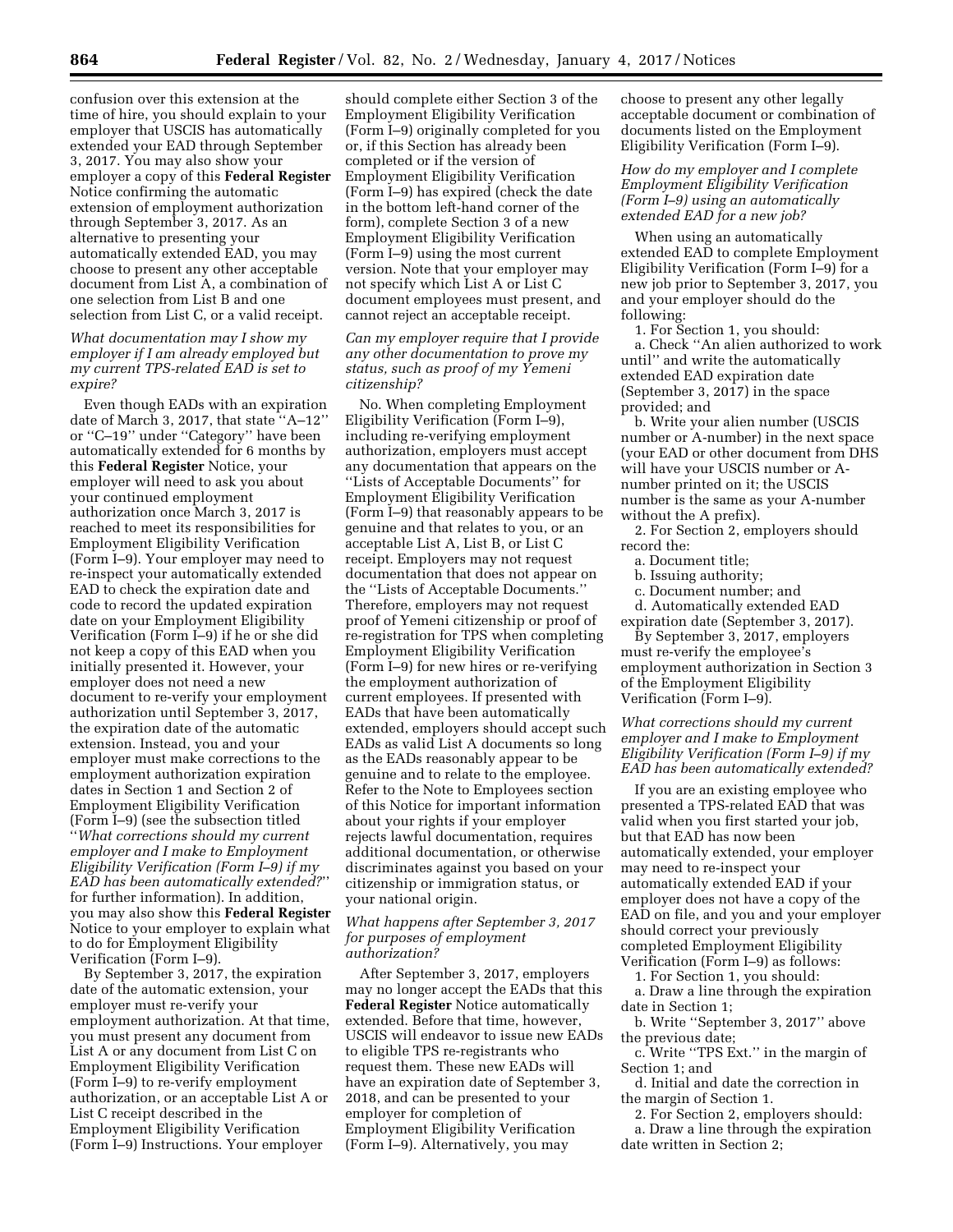b. Write ''September 3, 2017'' above the previous date;

c. Write ''TPS Ext.'' in the margin of Section 2; and

d. Initial and date the correction in the margin of Section 2.

By September 3, 2017, when the automatic extension of EADs expires, employers must re-verify the employee's employment authorization in Section 3.

*If I am an employer enrolled in E-Verify, what do I do when I receive a* ''*Work Authorization Documents Expiration*'' *alert for an automatically extended EAD?* 

E-Verify automated the verification process for employees whose TPS was automatically extended in a **Federal Register** Notice. If you have an employee who is a TPS beneficiary who provided a TPS-related EAD when he or she first started working for you, you will receive a ''Work Authorization Documents Expiring'' case alert when the auto-extension period for this EAD is about to expire. By September 3, 2017, employment authorization must be re-verified in Section 3. Employers should not use E-Verify for reverification.

#### **Note to All Employers**

Employers are reminded that the laws requiring proper employment eligibility verification and prohibiting unfair immigration-related employment practices remain in full force. This Notice does not supersede or in any way limit applicable employment verification rules and policy guidance, including those rules setting forth reverification requirements. For general questions about the employment eligibility verification process, employers may call USCIS at 888–464– 4218 (TTY 877–875–6028) or email USCIS at *[I–9Central@dhs.gov.](mailto:I-9Central@dhs.gov)* Calls and emails are accepted in English and many other languages. For questions about avoiding discrimination during the employment eligibility verification process (Form I–9 and E-Verify), employers may also call the U.S. Department of Justice, Office of Special Counsel for Immigration-Related Unfair Employment Practices (OSC) Employer Hotline at 800–255–8155 (TTY 800– 237–2515), which offers language interpretation in numerous languages, or email OSC at *[osccrt@usdoj.gov.](mailto:osccrt@usdoj.gov)* 

#### **Note to Employees**

For general questions about the employment eligibility verification process, employees may call USCIS at 888–897–7781 (TTY 877–875–6028) or email at *[I–9Central@dhs.gov.](mailto:I-9Central@dhs.gov)* Calls are accepted in English, and many other

languages. Employees or applicants may also call the OSC Worker Information Hotline at 800–255–7688 (TTY 800– 237–2515) for information regarding employment discrimination based upon citizenship, immigration status, or national origin, including discrimination related to Employment Eligibility Verification (Form I–9) and E-Verify. The OSC Worker Information Hotline provides language interpretation in numerous languages.

To comply with the law, employers must accept any document or combination of documents from the List of Acceptable Documents if the documentation reasonably appears to be genuine and to relate to the employee, or an acceptable List A, List B, or List C receipt as described in the Employment Eligibility Verification (Form I–9) Instructions. Employers may not require extra or additional documentation beyond what is required for Employment Eligibility Verification (Form I–9) completion. Further, employers participating in E-Verify who receive an E-Verify case result of ''Tentative Nonconfirmation'' (TNC) must promptly inform employees of the TNC and give such employees an opportunity to contest the TNC. A TNC case result means that the information entered into E-Verify from Employment Eligibility Verification (Form I–9) differs from Federal or state government records.

Employers may not terminate, suspend, delay training, withhold pay, lower pay, or take any adverse action against an employee based on the employee's decision to contest a TNC or because the case is still pending with E-Verify. A Final Nonconfirmation (FNC) case result is received when E-Verify cannot verify an employee's employment eligibility. An employer may terminate employment based on a case result of FNC. Work-authorized employees who receive an FNC may call USCIS for assistance at 888–897–7781 (TTY 877–875–6028). To report an employer for discrimination in the E-Verify process based on citizenship or immigration status, or based on national origin, contact OSC's Worker Information Hotline at 800–255–7688 (TTY 800–237–2515). Additional information about proper nondiscriminatory Employment Eligibility Verification (Form I–9) and E-Verify procedures is available on the OSC Web site at *[http://www.justice.gov/](http://www.justice.gov/crt/about/osc/) [crt/about/osc/](http://www.justice.gov/crt/about/osc/)* and the USCIS Web site at *[http://www.dhs.gov/E-verify.](http://www.dhs.gov/E-verify)* 

#### **Note Regarding Federal, State, and Local Government Agencies (Such as Departments of Motor Vehicles)**

While Federal Government agencies must follow the guidelines laid out by the Federal Government, state and local government agencies establish their own rules and guidelines when granting certain benefits. Each state may have different laws, requirements, and determinations about what documents you need to provide to prove eligibility for certain benefits. Whether you are applying for a Federal, state, or local government benefit, you may need to provide the government agency with documents that show you are a TPS beneficiary and/or show you are authorized to work based on TPS. Examples of such documents are:

(1) Your EAD that has been automatically extended, or your EAD that has not expired;

(2) A copy of this **Federal Register**  Notice if your EAD is automatically extended under this Notice;

(3) A copy of your Application for Temporary Protected Status Notice of Action (Form I–797) for this reregistration;

(4) A copy of your past or current Application for Temporary Protected Status Notice of Action (Form I–797), if you received one from USCIS; or

(5) If there is an automatic extension of work authorization, a copy of information from the USCIS TPS Web site that provides information on the automatic extension.

Check with the Government agency regarding which document(s) the agency will accept.

Some benefit-granting agencies use the USCIS Systematic Alien Verification for Entitlements (SAVE) program to confirm the current immigration status of applicants for public benefits. In most cases, SAVE provides an automated electronic response to benefit-granting agencies within seconds, but, occasionally, verification can be delayed. You can check the status of your SAVE verification by using CaseCheck at the following link: *[https://](https://save.uscis.gov/casecheck/) [save.uscis.gov/casecheck/,](https://save.uscis.gov/casecheck/)* then by clicking the ''Check Your Case'' button. CaseCheck is a free service that lets you follow the progress of your SAVE verification using your date of birth and one immigration identifier number. If an agency has denied your application based solely or in part on a SAVE response, the agency must offer you the opportunity to appeal the decision in accordance with the agency's procedures. If the agency has received and acted upon or will act upon a SAVE verification and you do not believe the